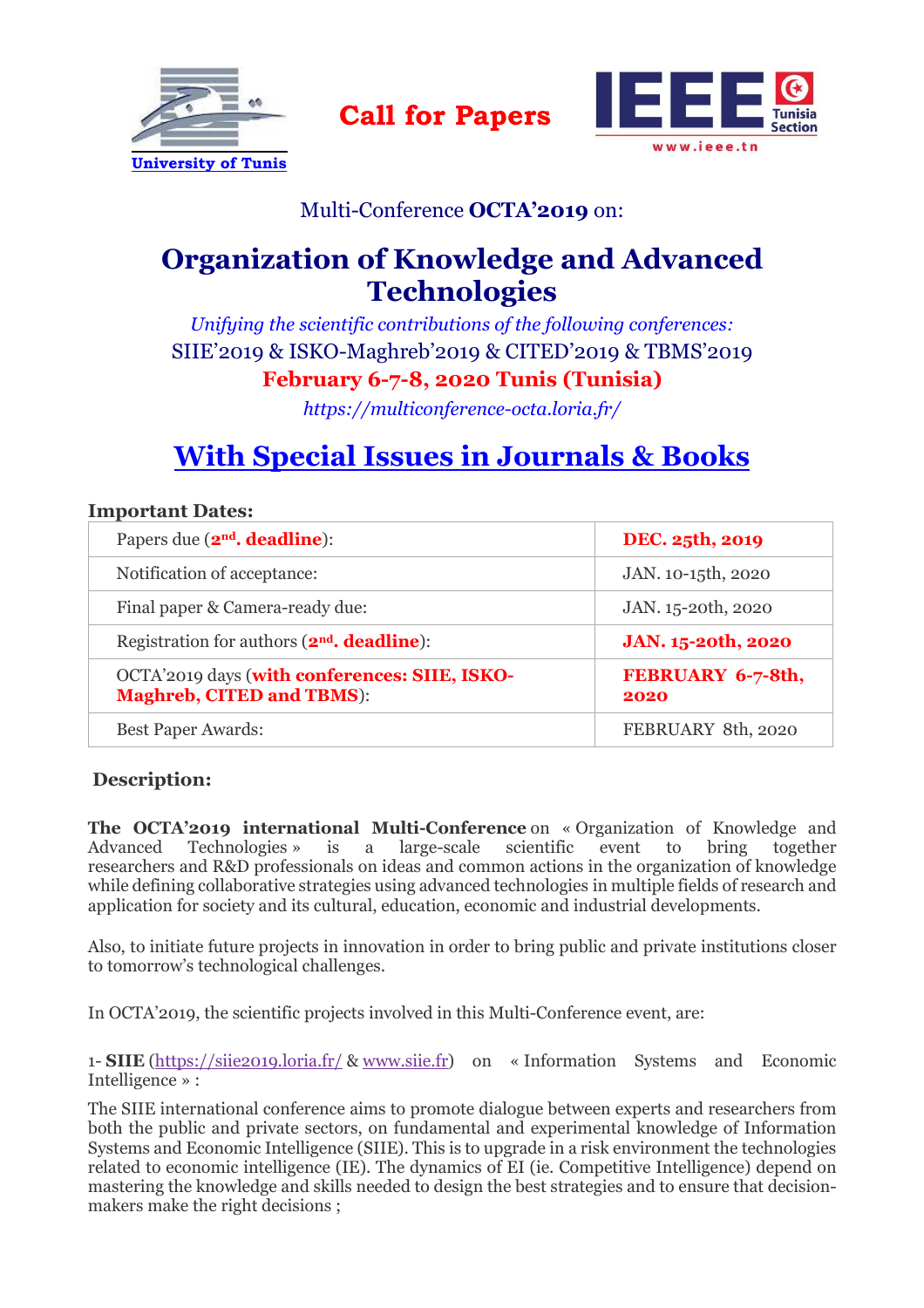2- **ISKO-Maghreb** (https://isko-maghreb2019.loria.fr/ & www.isko-maghreb.org) on « Digital Sciences: impacts and challenges on Knowledge Organization » :

Faced with the advent of the digital sciences, the governance of knowledge seems to be the scientific policy best suited to the creation of value with regard to Man and his evolution in cultures and civilizations. In the international symposium ISKO-Maghreb, the task of this governance is to take into consideration the transmission of knowledge related to scientific, technological and communication progress. Intrinsically, this process of knowledge transfer requires a system of knowledge organization and management that implements the production of knowledge, its actors and the digital sciences for its influence in society ;

3- **CITED** (https://cited2019.loria.fr/) on « Advanced Technologies, Renewable Energies and Economic Development » :

The international symposium CITED aims to bring together the work on concerted and reflective research on the establishment of sustainable economic development based on technological advances, the optimal use of means and resources, and on renewable energies ;

4- **TBMS** (https://tbms2019.loria.fr/) on « Big-Data-Analytics Technologies for Strategic Management: innovation and competitiveness » :

The TBMS International Symposium explores the practical implications of Big Data and how it reconfigures relationships, expertise, methods, concepts and academic knowledge in all sectors: social, professional and economic.

#### **Main Topics and Projects:**

*Themes and topics of interest include the topics in OCTA and its 4 conference projects (SIIE'2019, ISKO-Maghreb'2019, CITED'2019, TBMS'2019): https://multiconference-octa.loria.fr/topics/ But topics are not limited to:*

- o Information Systems: architectures, models, implementations and developments,
- o Economic Intelligence (or Competitive Intelligence) applying methodology, context studies and implementation of systems,
	- Knowledge Organization applying conceptual work, process, systems (KOS) and services,
- o Advanced Technologies for renewable Energies, production systems, green economy, ecological engineering, etc.
- o Advanced Technologies for Big Data Analytics,
- o Strategic Management and Systems using Big Data,
- o Governance Organizations applying Enterprise Strategies, Strategic Management and Economic Intelligence, etc.
- o "Digital Sciences", Collective Intelligence, Digital economy on Web X.0, or Web X.Y.Z.α (ie. *Web's evolution, which aims to harness the potential of the Web in a more interactive and collaborative way, with a focus on social interaction and the assistance of an artificial intelligence*),
- o Digital and Dematerialisation effects in the Green Economy,
- o Data, Big Data, Knowledge Management, Decision-making and Complexity,
- o Data science and new trends in Economic Development: Modern finance and technological advances, Green economy and sustainable development, Green finance, Environmental Accounting, Green marketing, Green management, e-Governance, etc.

and other emergent related fields.

#### **We give interest in approaching the Humanists by subjects like:**

- o Digital Arts & Humanities and the potential of the Creativity: Design and Model in Digital Art, Creativity process in Digital Arts, Studies in Digital Arts & Humanities and its Applications, e-Creativity, e-Art, Digital Media and Technology, Digital way to produce Art, Creativity using Digital Art Form,
- o Digital Arts in Business and Society: boosting the Creativity Potential for Business and Competitiveness,